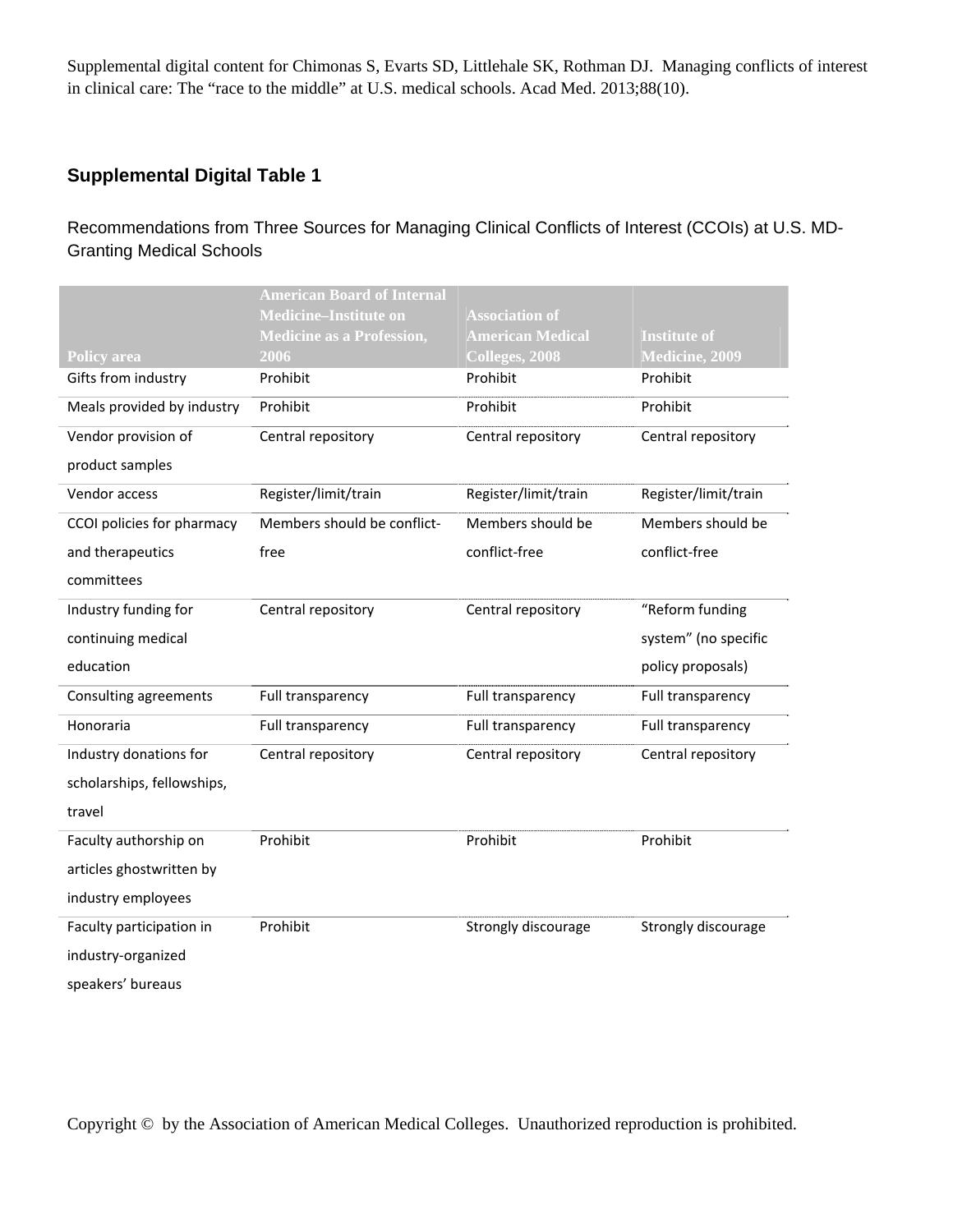### **Supplemental Digital Appendix**

# **Codebook for Assessing Policy Strength**

This codebook is designed as a flow chart and is used to assess the strength of each school's 12 CCOI policy areas:

- 1. Gifts from Industry
- 2. Meals from Industry
- 3. Vendor Access to Medical Center
- 4. Pharmaceutical Samples from Industry
- 5. Pharmacy and Therapeutics Committee
- 6. Continuing Medical Education
- 7. Consulting for Industry
- 8. Receipt of Honoraria from Industry
- 9. Travel Paid for by Industry
- 10. Industry‐Funded Scholarships
- 11. Ghostwriting
- 12. Participation in Speakers' Bureaus

For each policy area, a final score of 3 indicates a stringent policy, a 2 indicates a moderate policy, a 1 indicates a permissive policy, and a 0 indicates that no policy was found for the school. Definitions and notes are provided as needed to clarify any possible ambiguities.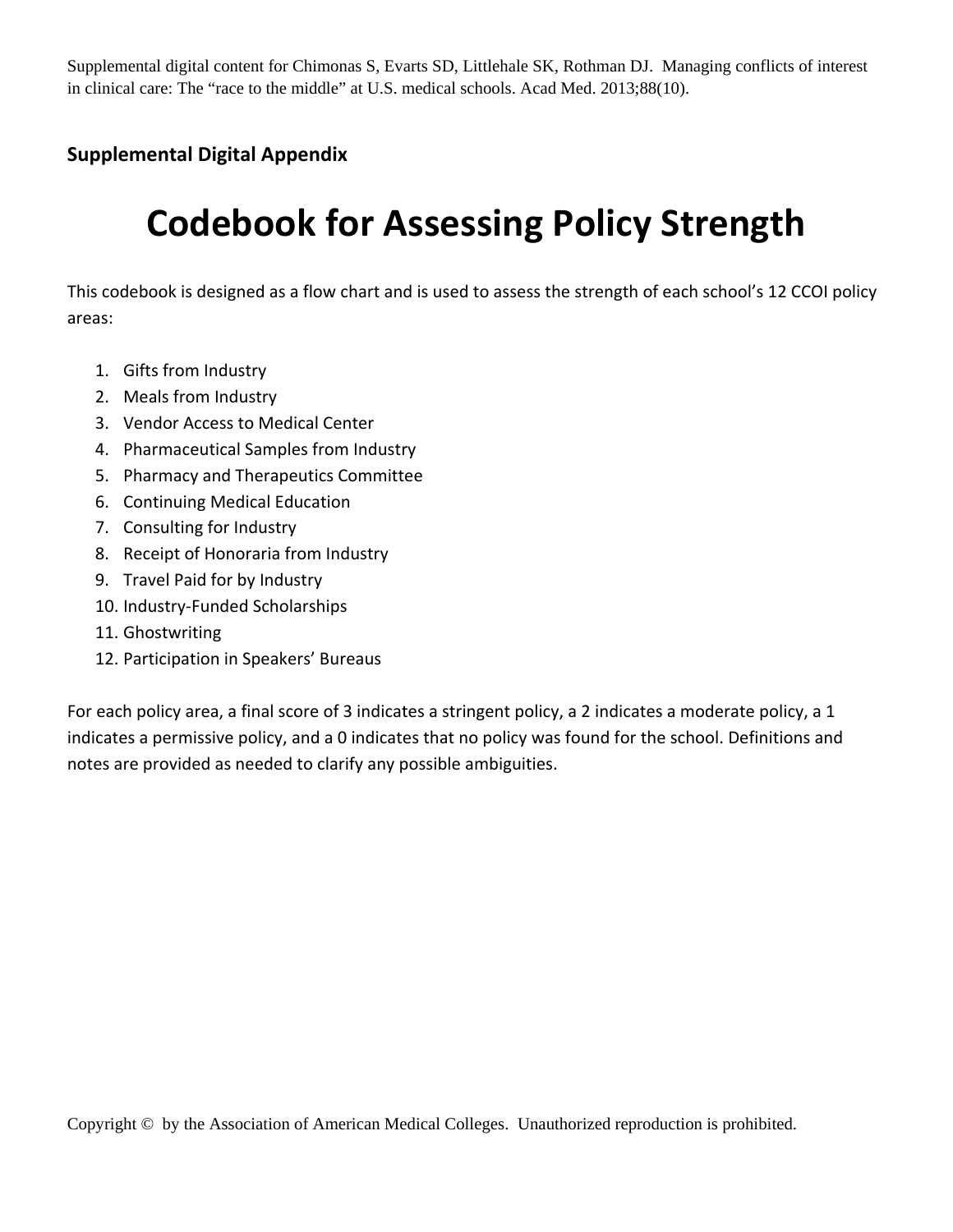### **1. GIFTS FROM INDUSTRY**

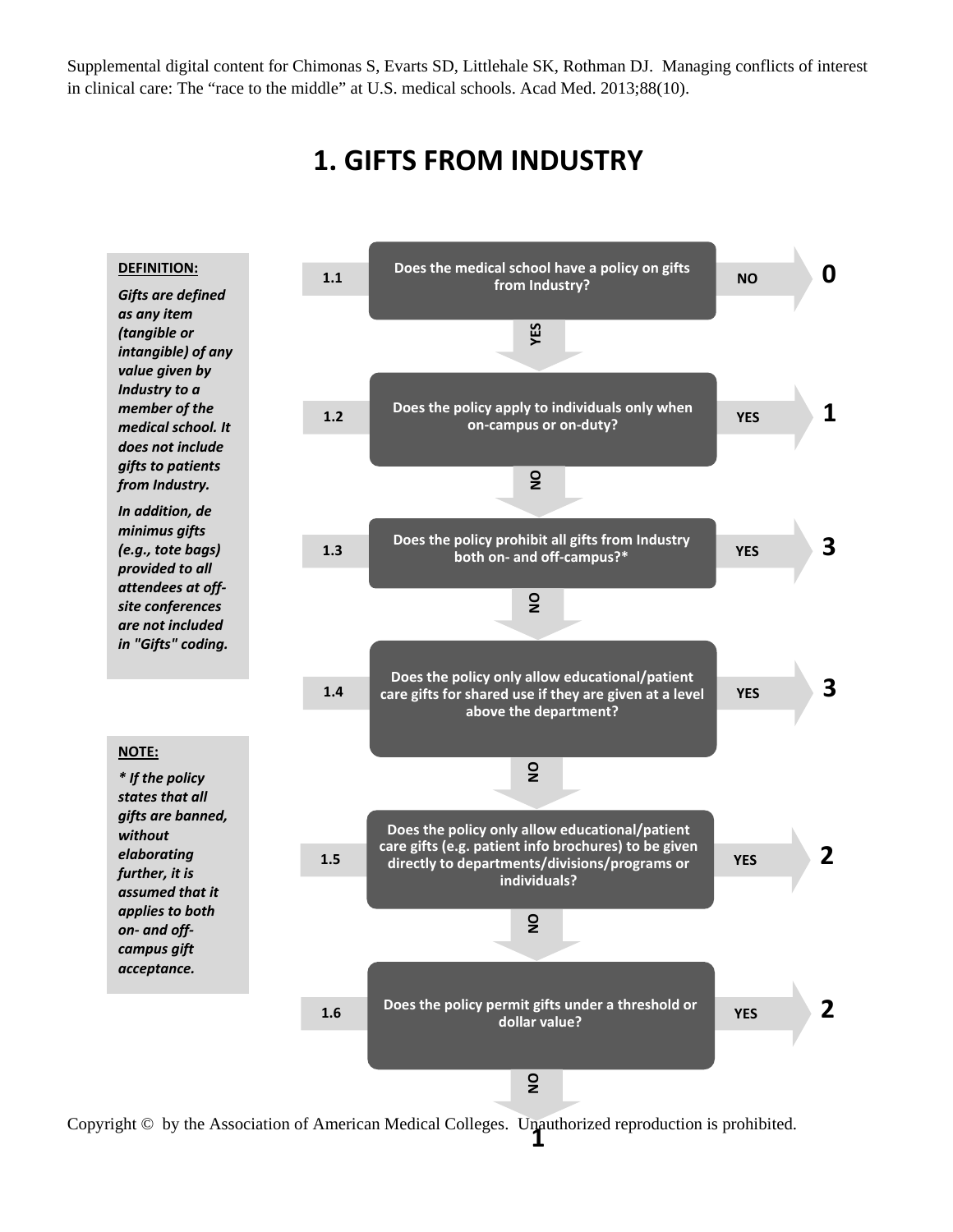

### **2. MEALS FROM INDUSTRY**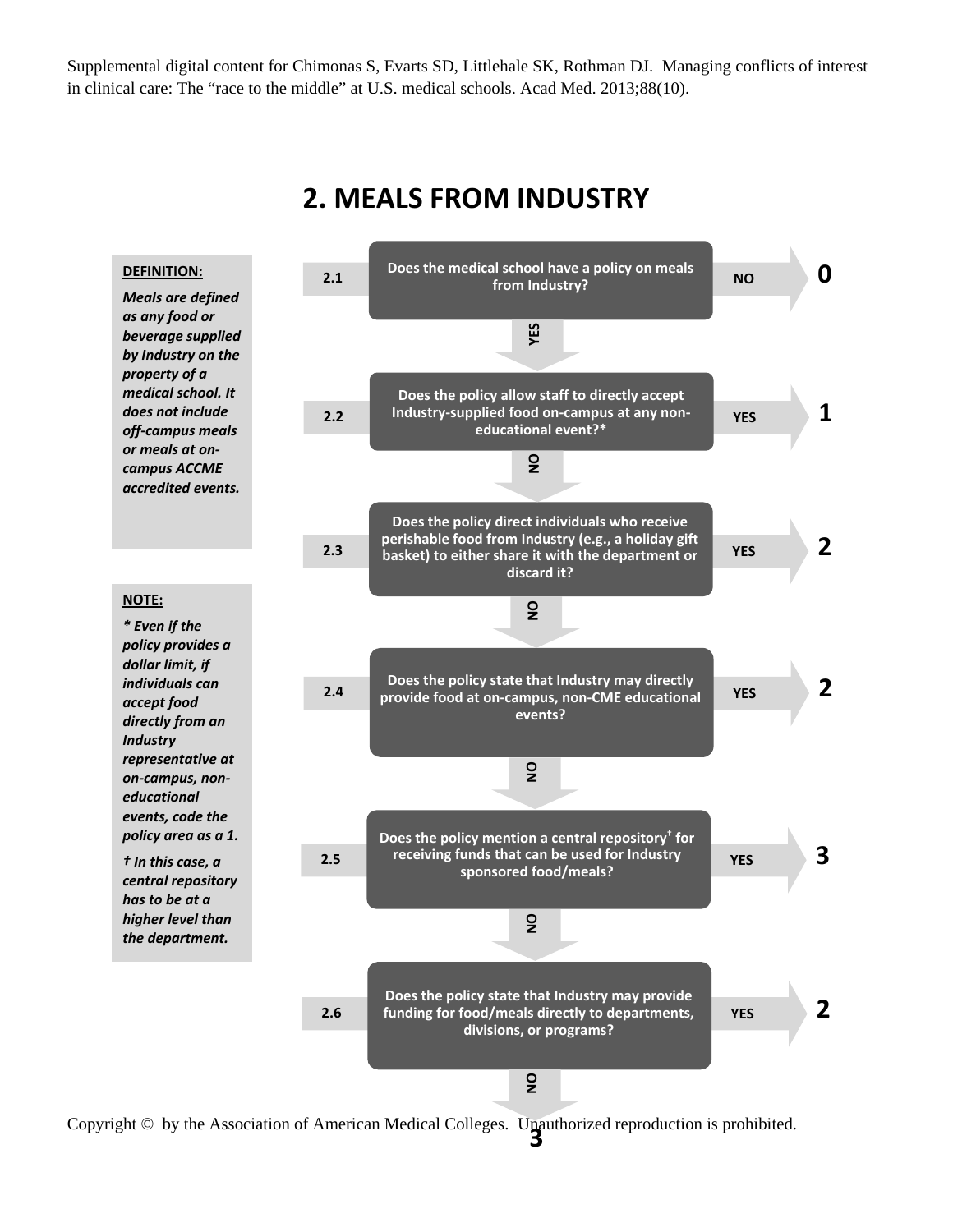### **3. VENDOR ACCESS TO MEDICAL CENTER**

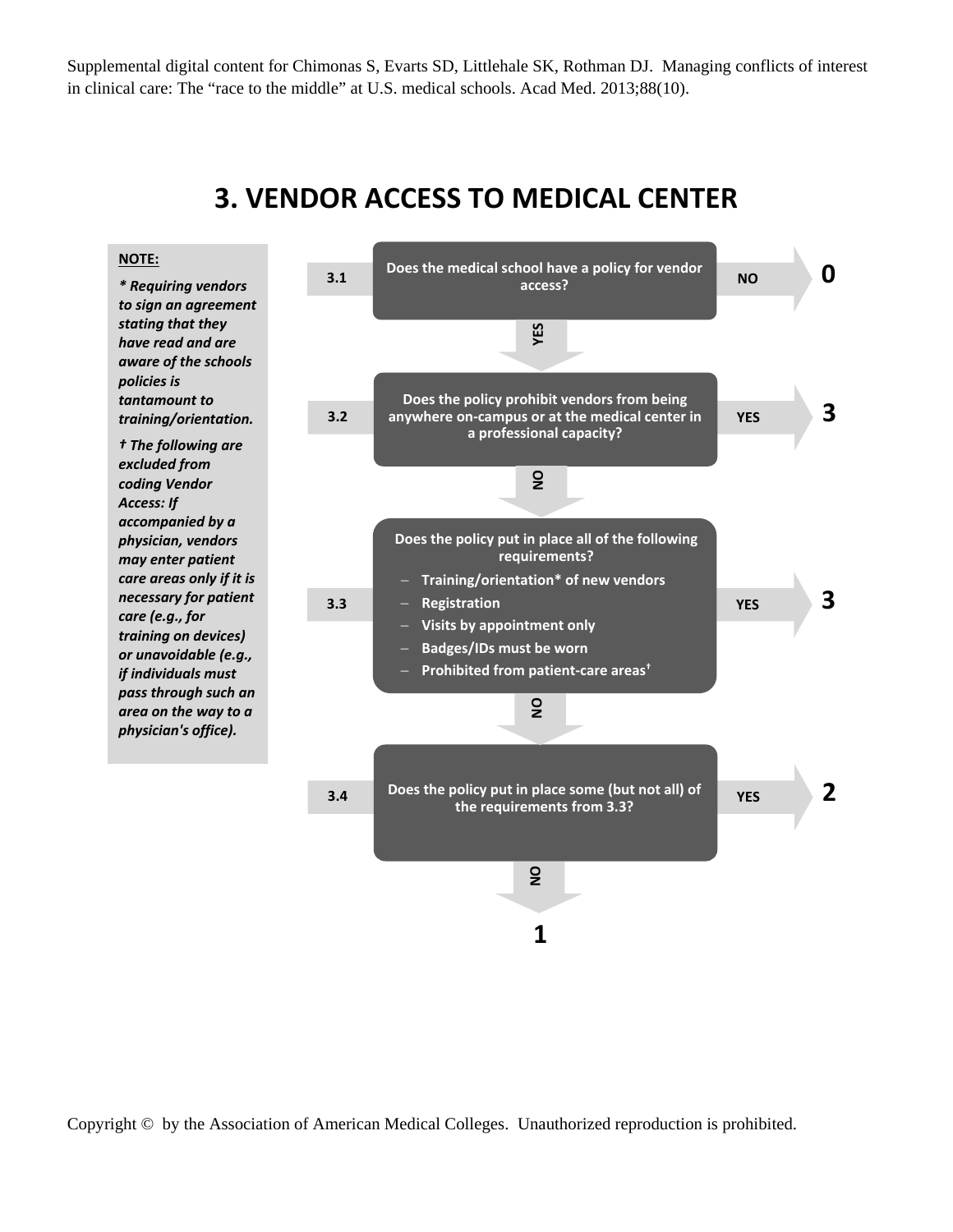### **4. PHARMACEUTICAL SAMPLES FROM INDUSTRY**

#### **DEFINITION:**

*Samples include any product or device that is given by Industry to the provider/hospital free of charge and is intended for distribution to patients or for personal use. For example, "starter packs," are considered samples.*

*Demonstration products for patient education and products for evaluation are not treated as "samples."*

#### *EXCEPTIONS:*

**NOTE:**

*If the policy provides an exception to an otherwise blanket rule on samples, that exception may be ignored for coding purposes if:*

- *1. Specific clinics/centers are singled out in the policy (e.g., an eye clinic), or*
- *2. The policy requires clinics/other outpatient centers to provide a reason for wanting to accept samples (e.g., for a specific population).*

**4.1 Does** the medical school have a policy for **the MO 0 0 Industry samples? representatives**<br>**representatives**<br>**y** state that clinicial<br>vectors directly frequences?\* **4.2 Does the policy prohibit the acceptance of YES 3 Industry samples at the entire medical center? Does the policy state that clinicians may accept 4.3 YES 1 samples/vouchers directly from Industry**  $\overline{2}$ **2NO NO NO YES NO Does the policy specify that the pharmacy is the only 4.4 YES 3 area where samples/vouchers can be accepted and managed? NODoes the policy only permit sample distribution in 4.5 YES 2 ambulatory or outpatient care areas (i.e., not in inpatient care areas)?†**  $\overline{2}$ **Does the policy state that departments or 4.6 YES 1 divisions may accept and/or manage samples?‡**  $\frac{1}{2}$ **4.7 Does the policy mention a voucher system? NO 1 ES** 

 $\text{Cop}_{\text{are managed at the}}$  is the anauthorization of American Does the policy specify to whom the vouchers are a prohibited. *level, it means that samples are managed at the department level.*

**4.8**

*\* This does not apply if the policy states that a designated clinician is responsible for accepting samples.* 

*† This is often mentioned when allowing samples for low‐ income/indigent patients. ‡ Managing samples: If samples are stored and dispensed at the department*

**given and/or how they are dispensed?**

 $\frac{1}{2}$ 

**3**

**YES**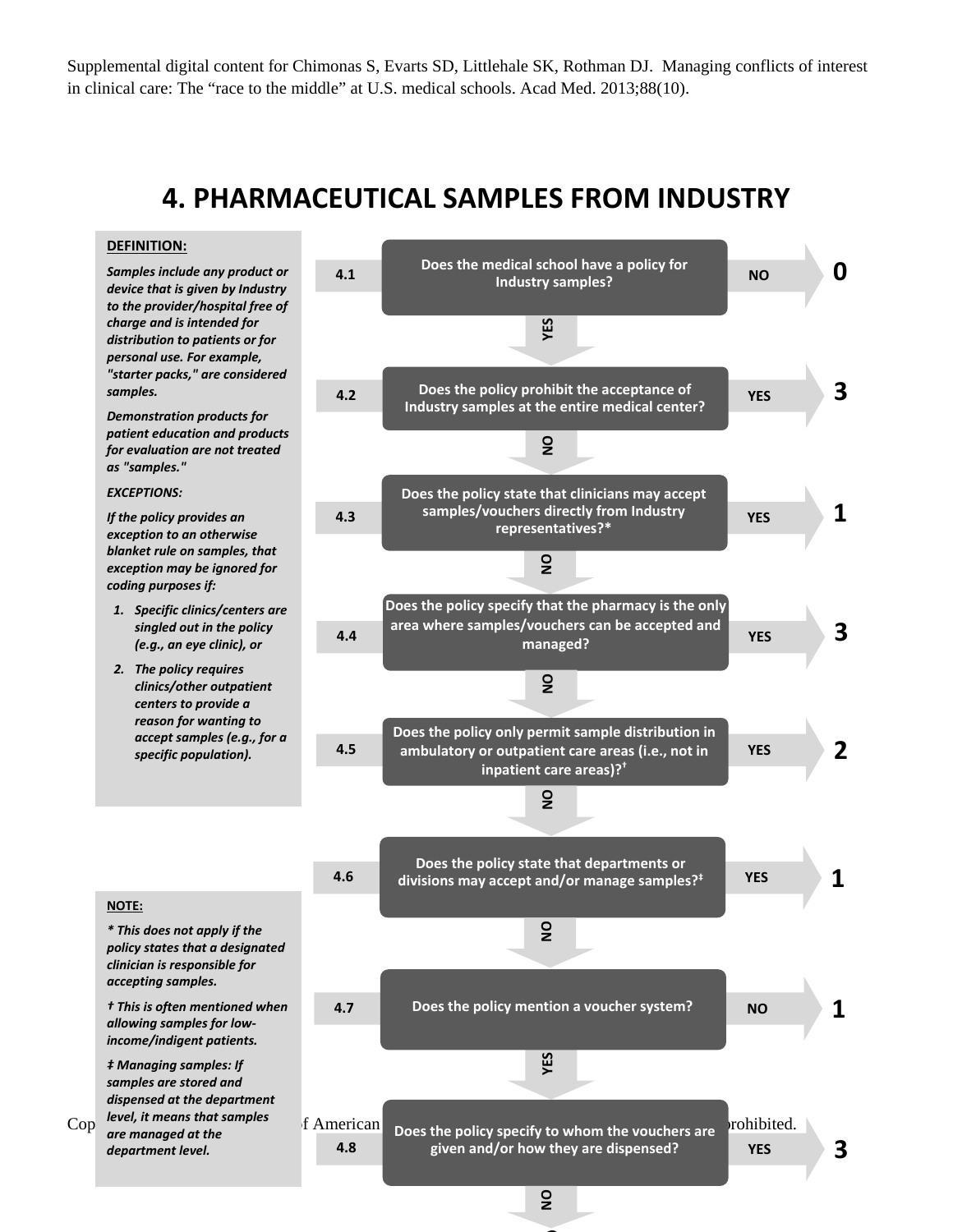### **5. PHARMACY & THERAPEUTICS COMMITTEE**



*are prohibited from approving..."*

2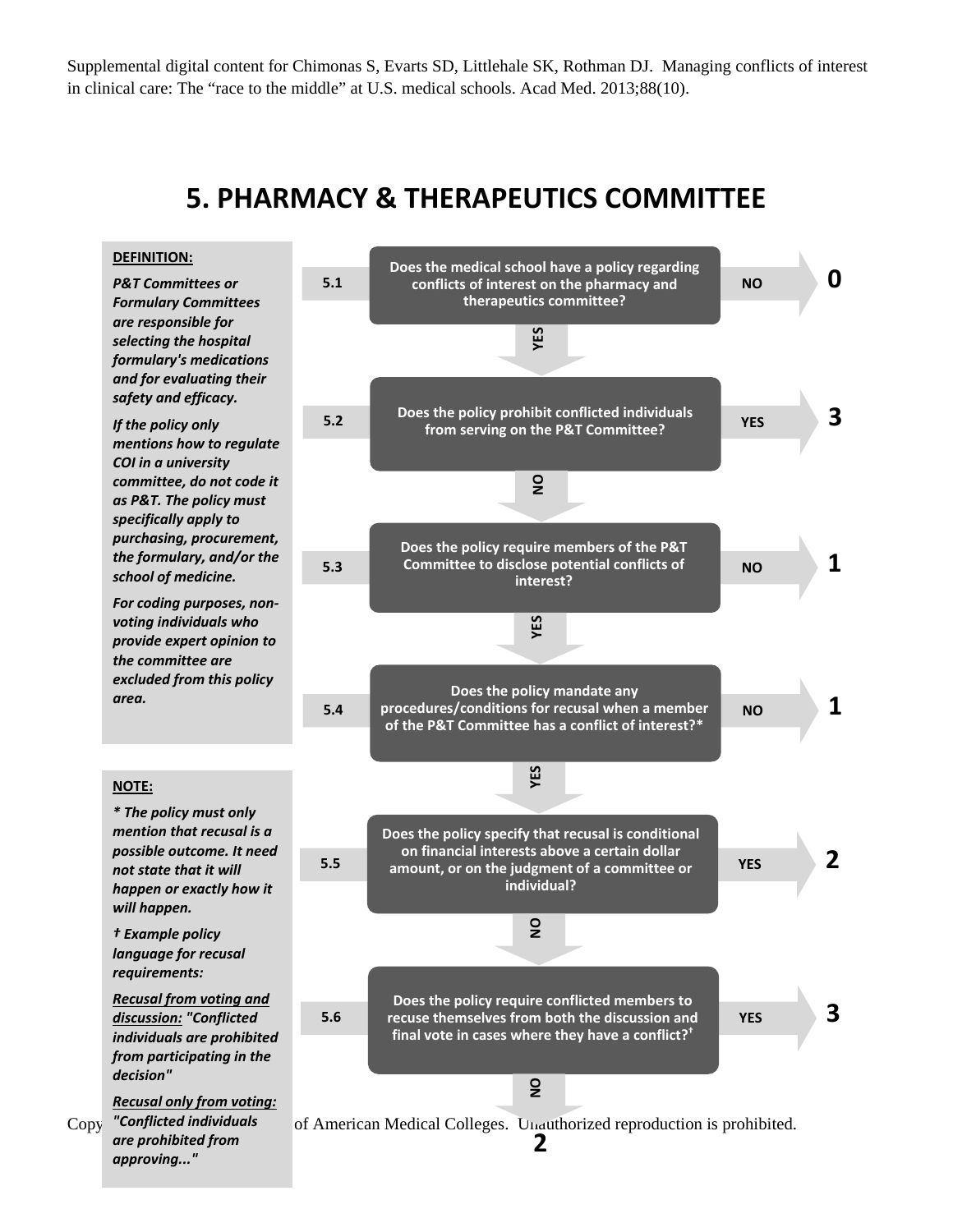

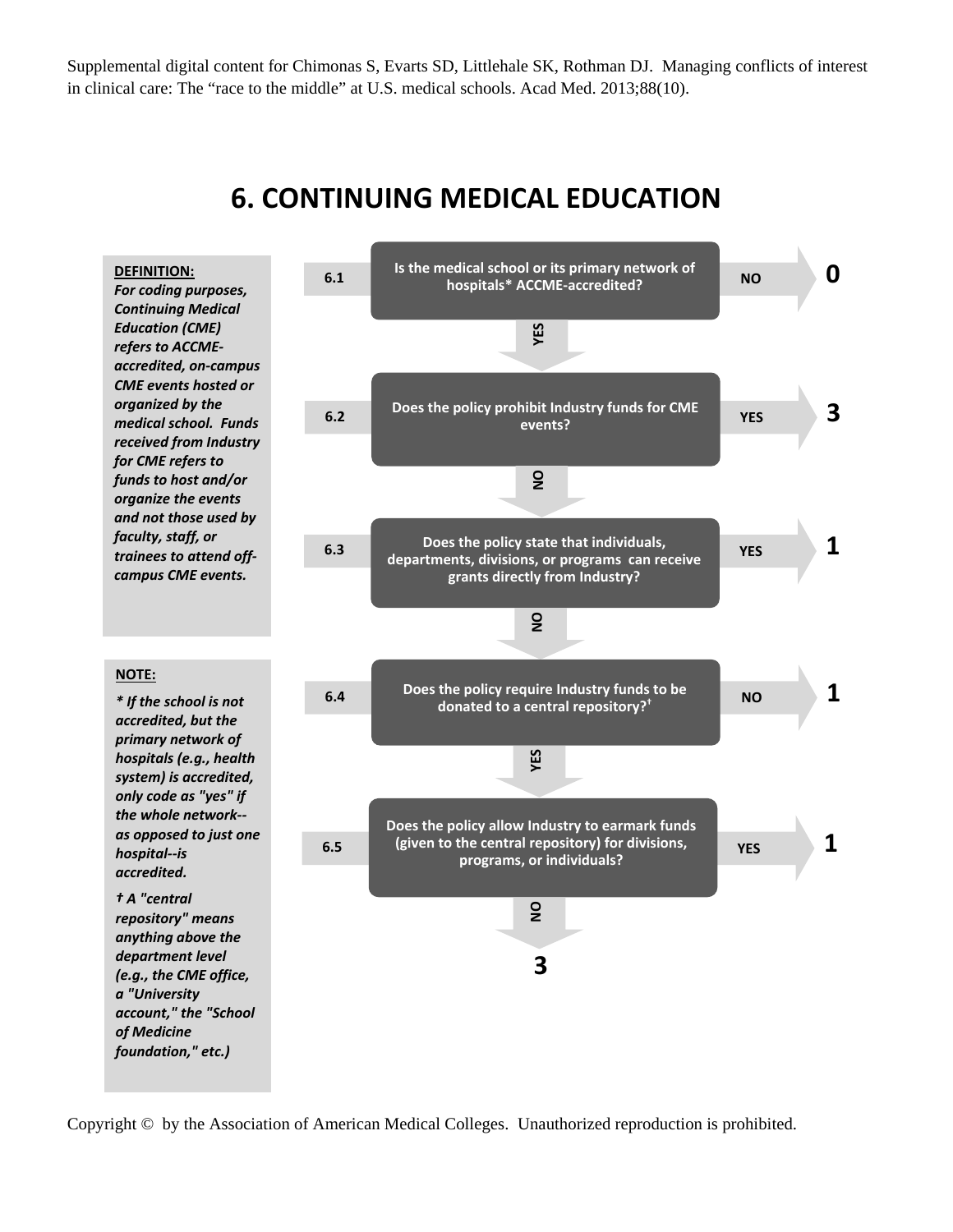## **7. CONSULTING FOR INDUSTRY**



Copyright © by the Association of American Medical Colleges. Unauthorized reproduction is prohibited.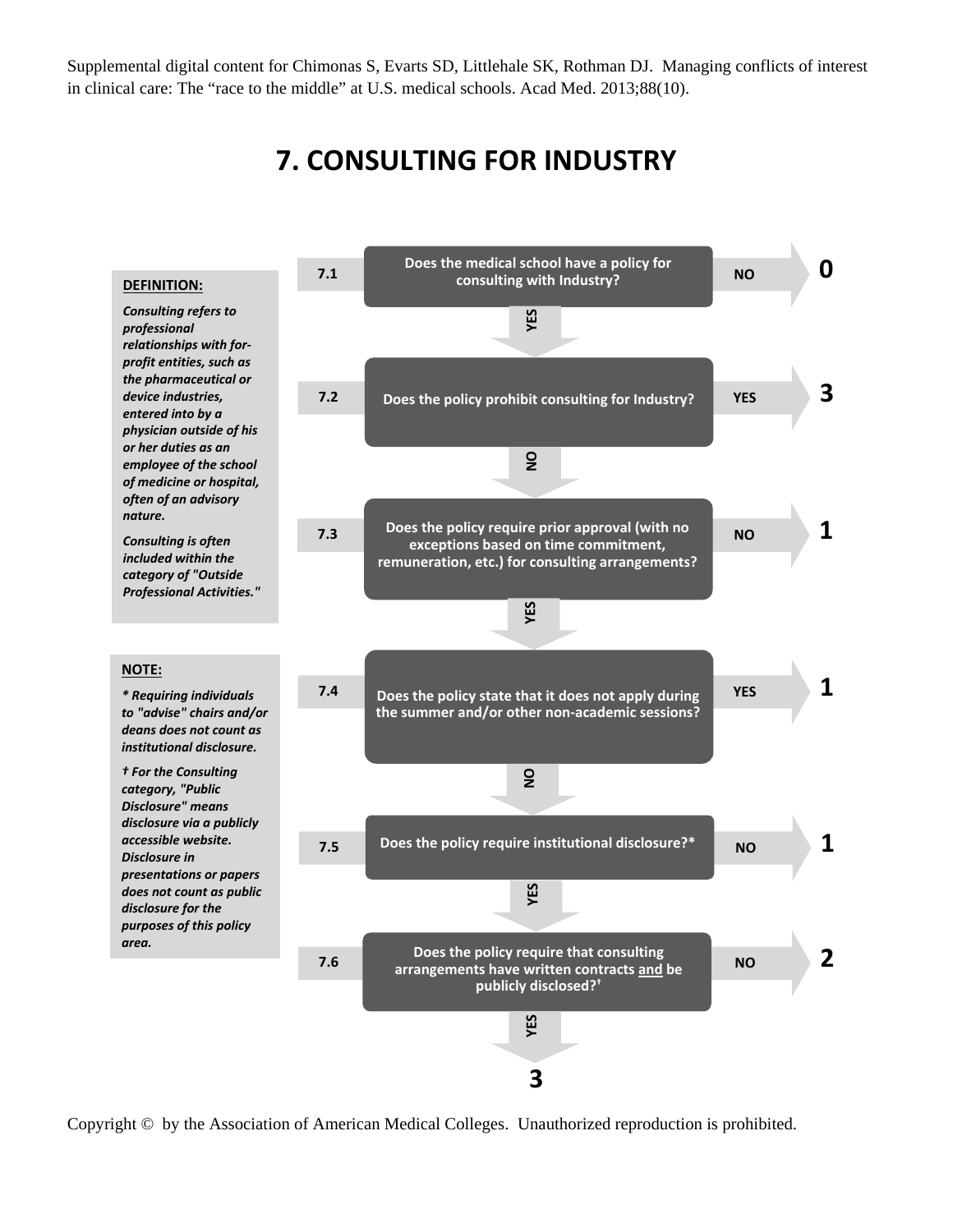## **8. RECEIPT OF HONORARIA FROM INDUSTRY**



Copyright © by the Association of American Medical Colleges. Unauthorized reproduction is prohibited.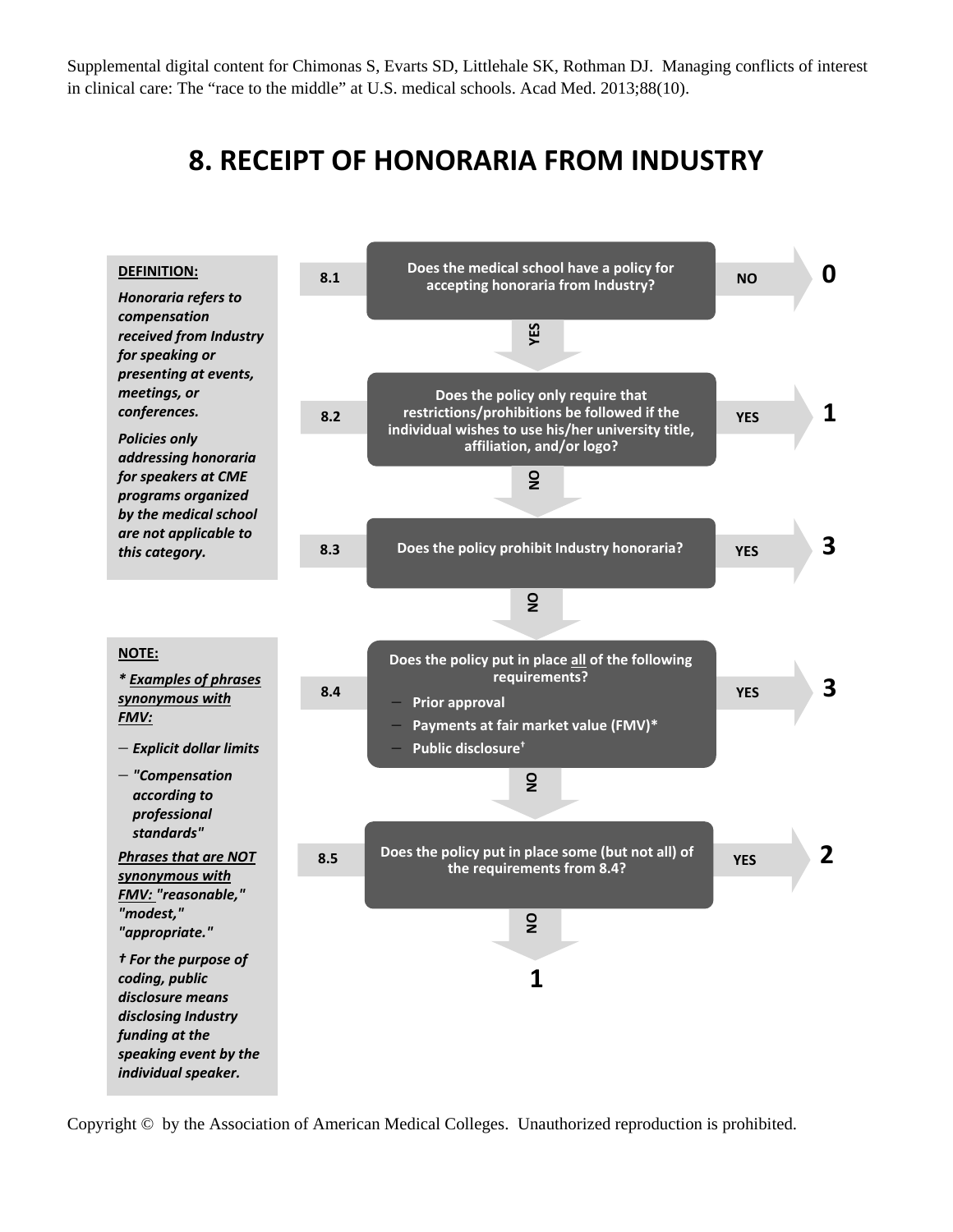### **9. TRAVEL PAID FOR BY INDUSTRY**

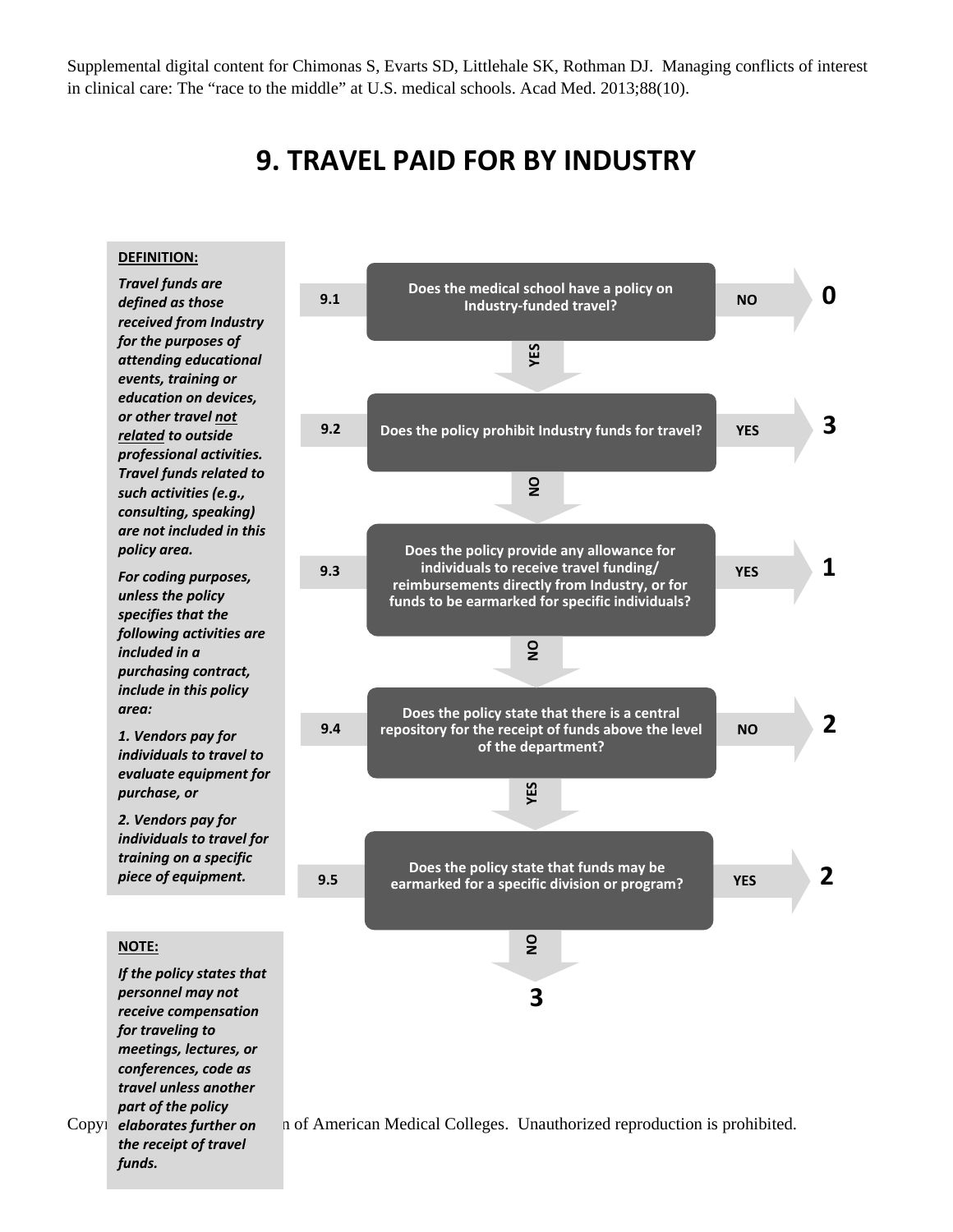### **10. INDUSTRY‐FUNDED SCHOLARSHIPS**



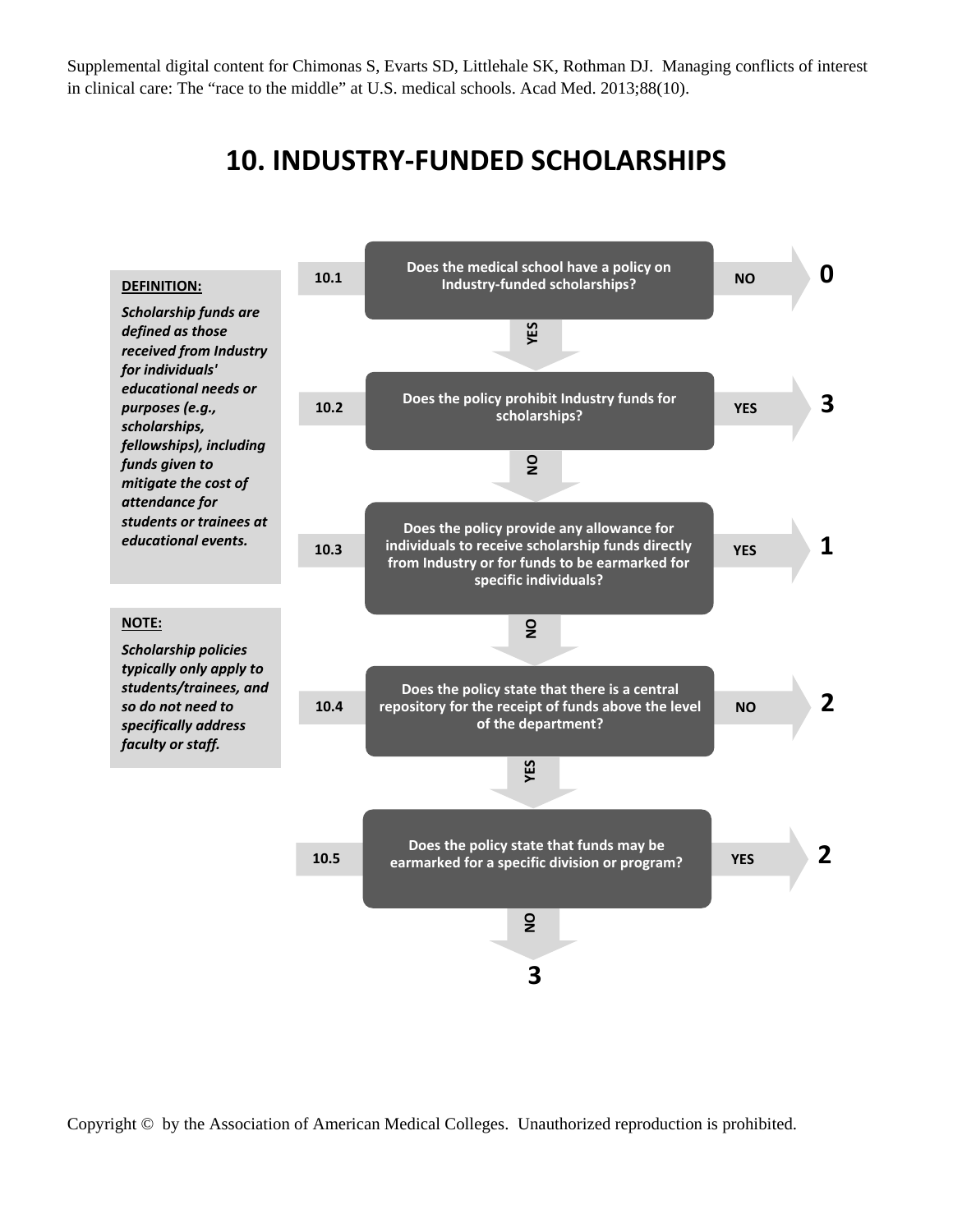# **11. GHOSTWRITING**